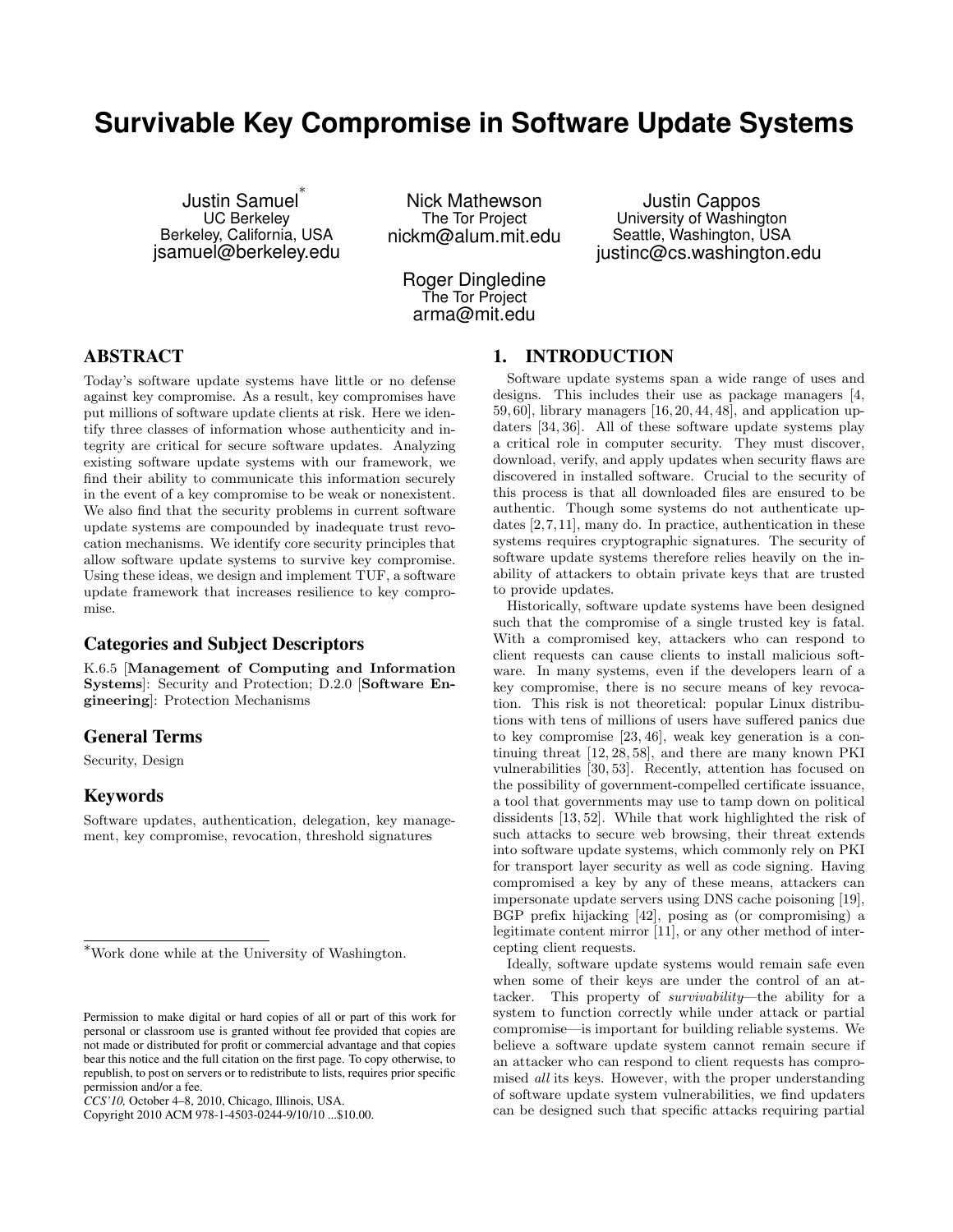key compromise are less likely to succeed. Additionally, the severity of many successful attacks can be decreased.

We begin by identifying the information that software update systems must authenticate in order to perform secure updates. This information is the content of updates, the availability (timeliness) of updates, and the consistency of information describing updates. Unfortunately, the keys that software update systems use to protect this information are vulnerable to compromise in many ways. We examine popular software update systems, all of which authenticate some data, and find no principled approach to securing this information in the event of key compromise.

We then define a set of design principles that can improve the resilience of software update systems to key compromise. We have applied these principles in our design of TUF, an open source software update framework. TUF is the next generation of the Thandy [33] design originally developed for secure updates of Tor [54]. The design of TUF uses responsibility separation and delegation, multi-signature trust with threshold signatures and multiple roles, and both implicit and explicit trust revocation. TUF can be integrated with both new and existing software update systems. We discuss our experiences integrating TUF with two dissimilar software update systems: a traditional application updater and Python's library management system. Based on our experiences, we discuss practical implications of our design and make recommendations for key threshold sizes, metadata expiration times, and appropriate use of automated signing.

#### **Main contributions:**

- We draw attention to the danger of relying on single signing keys and  $PKI<sup>1</sup>$  in software update systems. PKI is exceptionally high-risk in update systems as the software provider does not control the trust chain. We look at a variety of update systems and find partial or complete reliance on PKI in most of these systems.
- *•* We identify three fundamental classes of information that software update systems must authenticate to ensure correct and timely updates. This information is the content of updates, the availability of updates, and the correct combination of updates.
- *•* We show how role separation can be used in software update systems to reduce the impact of key compromise. Central to this separation is the observation that an individual key's manner of use and storage affects its likelihood of compromise. We demonstrate how responsibilities can be divided between roles whose keys have different likelihoods of compromise in order to reduce the overall risk to clients.
- *•* We design and implement a software update system that uses multiple-signature trust and role separation without requiring SSL or other protocols that store keys on public-facing servers.

**Paper organization:** A threat model is given in Section 2. Software updates systems are described along with their vulnerabilities and information responsibilities in Section 3. Threats to key security are discussed in Section 4. The security properties of current software update systems are examined in Section 5. Design principles for securing software update systems are identified in Section 6. We describe the design of our framework and analyze its key compromise survivability in Section 7. We discuss our experiences and make recommendations for balancing security with usability in Section 8. We look at related work and conclude in Sections 9 and 10.

## 2. THREAT MODEL

Our threat model assumes the following:

- *•* Attackers can compromise at least one of a software update system's trusted keys.
- *•* Attackers compromising multiple keys may do so at once or over a period of time.
- *•* Attackers can respond to client requests.

We consider the attacker as successful if they can convince the updater to install (or leave installed) something other than the most up-to-date version of the software it is updating. If the attacker is preventing the installation of updates, they want the updater to not realize there is anything wrong.

We deem the ability for an attacker to have arbitrary files signed by a key to be functionally equivalent to a key compromise. To a software update system, the ability to sign arbitrary files is indistinguishable from possession of the key.

We assume that the internal processes used by project administrators to manage their codebase and software are secure. Though important for overall client security, these processes are out-of-scope for software update systems.

#### 3. SOFTWARE UPDATE SYSTEMS

Software update systems find, download, and install the latest versions of software. They usually begin by making requests to servers that host the updates. The server responds with information describing available updates and the update system then decides which updates to download and install. Often, the servers from which updates are downloaded are not owned by the same organization that created the updates. These third-party repository mirrors may be provided by volunteers or may be owned by content delivery networks (CDNs).

Software update systems span a range of purposes. Package managers such as YUM [60] and APT [4] are responsible for most of the software installed on an operating system. Library managers such as Python's easy install [20] are commonly provided with programming environments to install and update optional libraries. Application updaters are included with individual applications such as Firefox so that the application can update itself without needing, for example, a package manager, or manual intervention by the user.

## 3.1 Authentication

Software update systems must verify the authenticity of files they receive. These files may be the actual software updates, may describe available updates, or may provide other information that the updater uses to make download and trust decisions. Software update systems that authenticate none of this information are insecure and exploiting them has been well studied [2, 7].

 $^{1}\mathrm{We}$  use the term  $PKI$  to refer to contemporary PKI based on third-party CAs. Our design includes what is, in fact, a public key infrastructure. To avoid ambiguity, we will not refer to it as a PKI.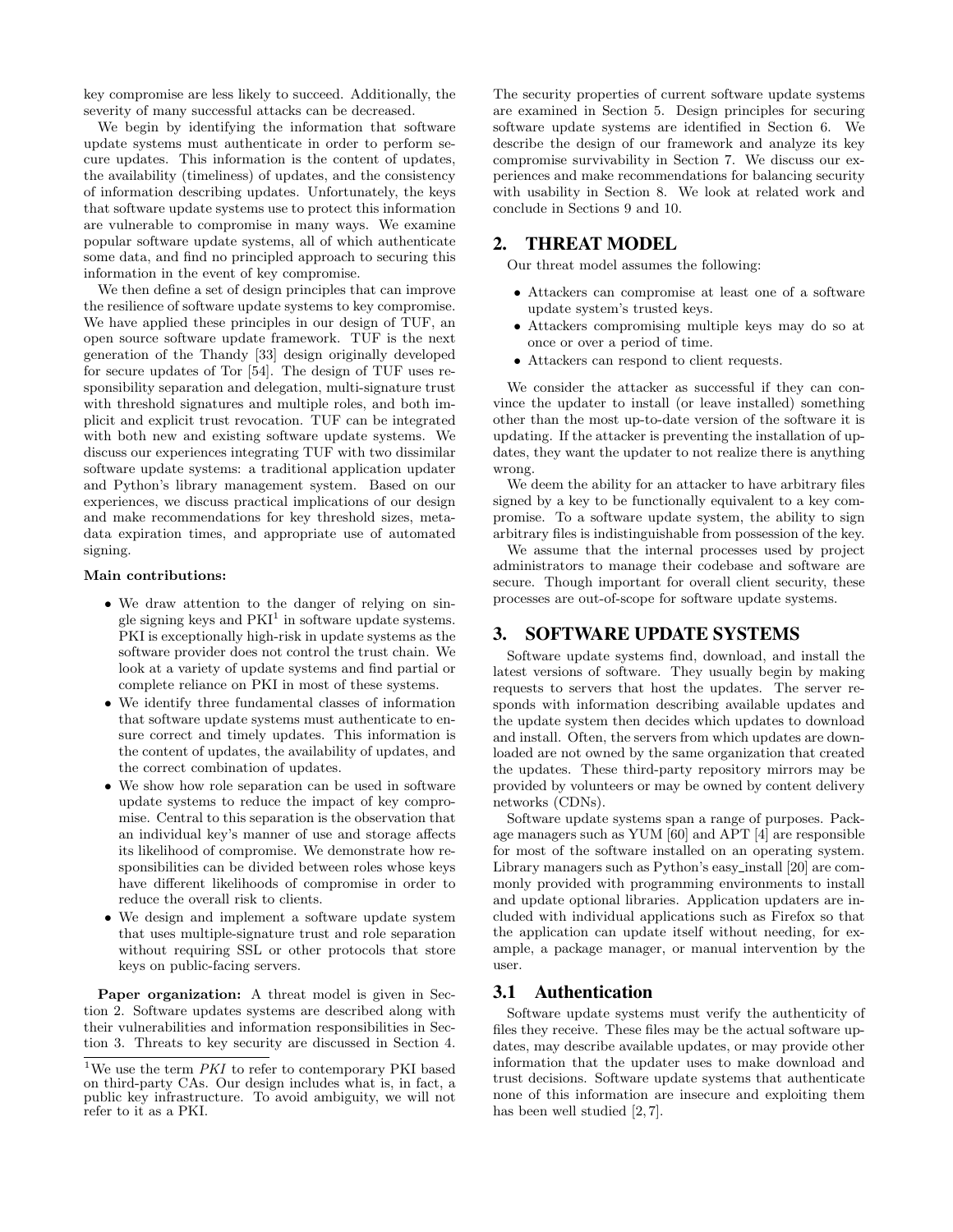| Information           | Vulnerability          |
|-----------------------|------------------------|
| Content of updates    | Malicious software     |
| Timeliness of updates | Freeze attack          |
| Repository state      | Metadata inconsistency |

**Table 1: Information responsibilities in software update systems and the corresponding vulnerabilities that exist when these responsibilities are compromised.**

In this work, we are not concerned with systems that offer no security. Instead, we focus on systems designed for security whose architectures are nevertheless dangerously fragile with respect to key compromise. Among the systems that do authenticate the information they receive, the two primary methods of authentication are transport layer security and cryptographically signed files.

Many software update systems rely on transport layer security [34,36]. These systems verify that they are retrieving trusted files by using an authenticated transport protocol (such as SSL/TLS), and verifying the public key certificate of the server from which they retrieve updates. The security of these systems is heavily based on the security of an underlying PKI. Trust is bootstrapped by the client having a set of trusted root CA certificates.

Other software update systems use signed data [4, 59, 60]. In these systems, clients know one or more keys that they trust to provide updates. When files are downloaded, the signatures on these files are checked.

A few systems use both transport layer security and signed files [59, 60]. Of these, some rely on PKI-based file signing. Thus means that despite the use of code signing, clients are still vulnerable to compromise as a result of PKI problems such as those we will discuss in Section 4.

It is common for software update systems to directly authenticate only a single metadata file through either a signature on the file or transport layer security. This metadata file includes cryptographic hashes of all other available metadata and update files. By comparing the hashes of the files downloaded over insecure channels with those listed in the initial signed or SSL-transferred metadata, updaters ensure the authenticity of these other files. This technique is especially useful to larger projects that rely on SSL, as SSL has a significant performance impact on servers providing updates for many clients.

#### 3.2 Information Responsibilities

To address key compromise in software update systems, we must consider attacks specifically aimed at them. Various attacks on software update systems are described in [11]. Here we classify the underlying vulnerabilities and identify the information that software update systems must authenticate in order to remain secure. These information responsibilities and the related vulnerabilities are listed in Table 1 and described below.

#### *3.2.1 Content of Updates*

For an attacker to compromise clients through the update process, the easiest approach is to provide malicious software to a client downloading updates. To protect against installation of malicious updates, software update systems must be able to verify that all updates are authentic.

#### *3.2.2 Timeliness of Updates*

If an attacker can prevent a software update system from learning that updates are available, the attacker can also prevent the installation of security updates. As a result, attackers gain time to exploit known vulnerabilities in software installed on client systems. We call this a *freeze attack*.

To prevent freeze attacks, clients must know when updates are available. Though a client cannot stop an attacker from preventing updates altogether, a client should be able to detect when an attacker is replaying responses to the client's previous queries for updates. Thus, clients must be able to authenticate information that indicates the availability of updates.

#### *3.2.3 Repository State*

In a *metadata inconsistency attack*, a software update system is tricked into using a combination of metadata and update files that never existed together on the repository at the same time. Depending on the design of the software update system, the result of this attack varies. For example, a metadata inconsistency attack may allow an insecure version of a dependency to be installed [11].

We call the set of files available from a repository at a given time the *repository state*. To remain secure against metadata inconsistency attacks, software update systems need access to authenticated information that indicates whether any subset of downloaded files is from the same repository state.

## 4. THREATS TO KEY SECURITY

There are many ways signing keys and transport keys can be compromised or bypassed. Some of these categories of risk have been considered before in the context of key compromise [27].

#### 4.1 PKI Vulnerabilities

Trust based on a chain of single keys is compromised if any key in the chain is compromised. Thus, the use of traditional PKI for trusting a key within an update system, whether that key is for signing files or for transport layer security, is problematic. For example, a single trusted CA certificate held by a malicious party puts all clients at risk.

Recently, the risk of rogue CA certificates was shown to be more than theoretical [53]. As many clients rely on certificates to indicate the location of a revocation server (OCSP responders or CRLs), rogue CA certificates may be difficult to revoke. This risk of rogue CA certificates is in addition to the inherent danger of compromise of any CA's private key.

With PKI, there is also the risk that one of the certificate authorities improperly issues certificates. A notable case of a fraudulently issued certificate is the issuing by VeriSign of a certificate in the name of Microsoft Corporation to an attacker claiming to be a Microsoft employee [15]. Incorrectly issued certificates are also fundamental to the *null prefix attack* discovered in 2009 [31]. This attack uses a certificate whose common name is formatted as the domain to impersonate, followed by a null byte, followed by a domain owned by the attacker. Many CAs would sign such a certificate and many SSL implementations would consider only the portion of the common name before the null byte. As a result, an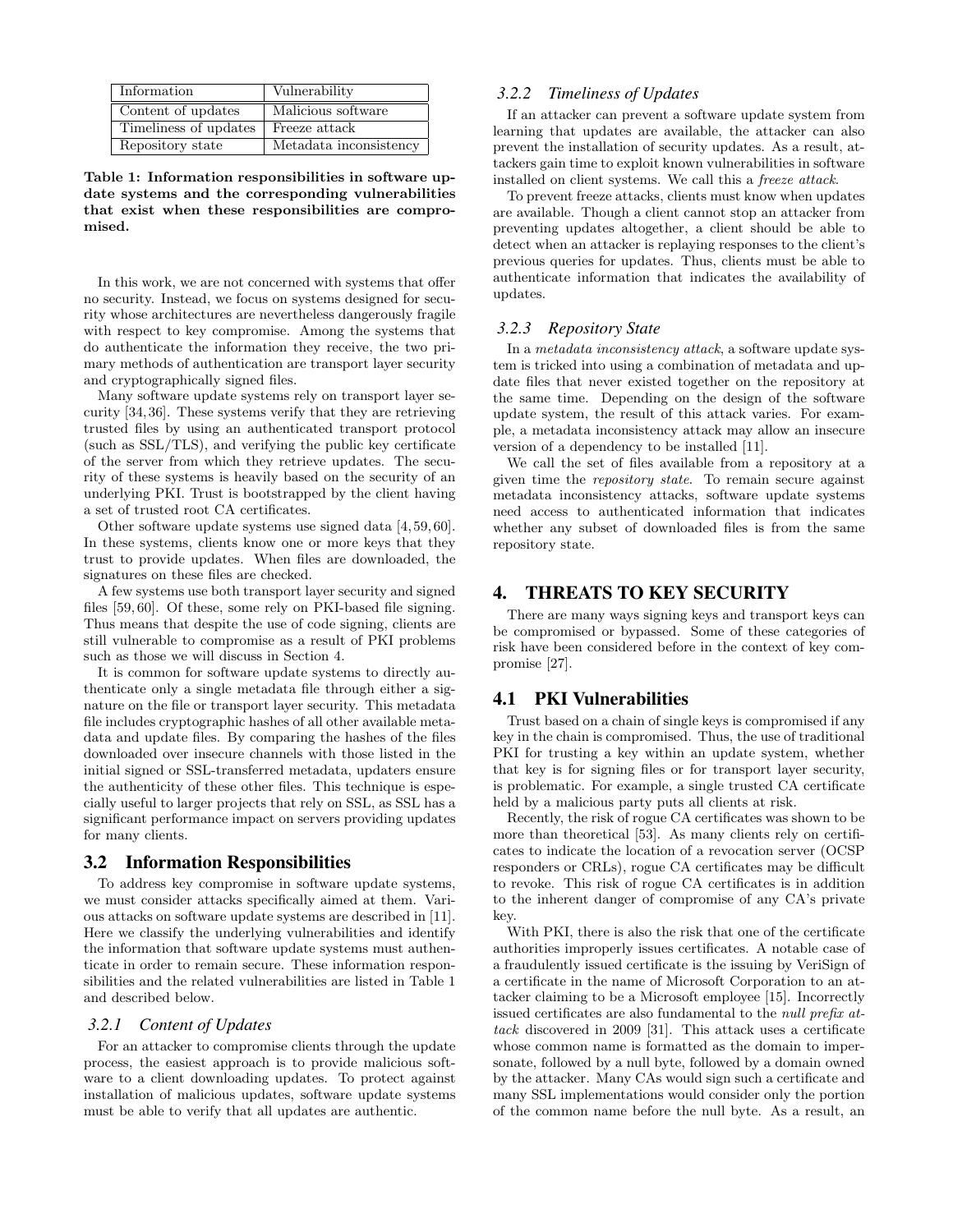attacker could obtain a certificate that would be trusted for any domain.

Fraudulently issued certificates can also be the result of compelled certificate creation. In such an attack, a government agency compels a CA to issue a certificate in order to enable the agency to intercept secure communication [52].

Despite the risks of PKI-based authentication, many software update systems rely solely on PKI for authenticating updates. Examples of such systems include Firefox's builtin updater [22] as well as Google's Windows and Mac updaters [24, 25].

#### 4.2 Key Theft

Private keys can be stolen either by an outsider gaining unauthorized access to a system storing the key or by an insider with access to the key.

The more easily accessible a key is, the easier it is to steal. In the case of transport keys, the private key will often exist unencrypted on disk and will always exist in memory unencrypted. If the server software is compromised, a private key in the process's memory will not be safe even when access control mechanisms such as SELinux are used. Even without obtaining the private key, an attacker who has compromised such a system can impersonate the repository and reply to requests from software update clients. The compromise of web servers is not uncommon. There have been many remotely exploitable vulnerabilities in web server software [3, 26] as well as in SSL communication libraries used by web servers [35, 43].

Even though signing keys are generally maintained more securely than transport keys, they can still be compromised if an attacker gains access to an internal server through vulnerabilities or compromised accounts. Two recent highprofile compromises of software signing systems are those of the popular Linux distributions Fedora and Red Hat.

In August 2008, the server that was used to sign official Fedora software was compromised [23]. This server had on it a passphrase-protected key. Fedora staff would type the passphrase on the system when software needed to be signed. If the attacker was able to obtain the key's passphrase either directly (for example, though keystroke logging) or through brute force, they would have been able to gain control of any Fedora client that performed an update or new software installation. Fedora distributed a new key to clients through an insecure means (using the potentially compromised key to sign a package to replace the key). Fedora's website currently states that they intend to consider better methods for key migration in the future [21].

Around the same time as the Fedora signing key compromise, Red Hat had one of its systems used for package signing compromised. The attacker was able to sign multiple malicious versions of the OpenSSH software with the Red Hat signing key [46]. Red Hat believes the key itself was not compromised because they use custom hardware requiring physical access to the machine in order to obtain the private key. However, once the malicious software was signed, there was no secure way to revoke the key or the client's trust of the malicious, signed packages.

#### 4.3 Crypto and Implementation Weaknesses

In addition to theft of keys, cryptographic weaknesses also pose a danger to software update systems. There can be a degree of control over some of these threats. For example,

implementers of software update systems can choose widely trusted cryptographic algorithms to lessen the likelihood of algorithmic weaknesses. Similarly, the ability for an attacker to derive a private key through brute force methods can be hampered by using large key sizes.

However, there are areas of cryptographic weaknesses that these systems have much less control over. One major problem is that implementation flaws in crypto libraries can render cryptographic algorithms insecure. Such flaws even include the vulnerability of SSL keys to side-channel attacks [9]. Additionally, the discovery of implementation problems resulting in weak key generation has occurred multiple times and has affected thousands of actively used keys [12, 28, 58]. In these situations, it is often the case that the private key can be quickly recovered.

## 5. ANALYSIS OF CURRENT SYSTEMS

In this section, we look at how software update systems in use today secure the classes of information identified in Section 3.2. There is a large amount of similarity in the security properties of these systems, which we summarize in Table 2. Therefore, we will focus on the general properties and discuss in more detail the notable differences.

Current systems authenticate the content of updates in three primary ways: using SSL, signed files, and with Authenticode. Though Authenticode, Microsoft's form of code signing, uses signed files, we make a distinction because Authenticode has the security problems of PKI. Whether the key that signs files is known directly to the client or authenticated via a PKI, all of these systems use a single key's signature on signed files. From the standpoint of immediate danger due to key compromise, Authenticode and SSL are strictly worse than direct key trust because, as discussed in Section 4, there are more keys that can be compromised as well as other equivalent attacks.

Update availability information is generally either authenticated using SSL or not at all. No update systems provide or encourage methods of ensuring reasonable timeliness of update information using signed files.

The correctness of the repository state seen by clients affects package managers and library managers more than application updaters. Repositories for application updaters often contain only a small number of files (and sometimes a single metadata file), whereas package and library managers typically need to handle hundreds or thousands of packages at a time. Some package managers do provide repository state information through SSL or signed metadata. However, many package managers do not. Also unfortunate is that none of the programming language library managers we looked at  $[16, 20, 44, 48]$  authenticate repository state information or any other aspects of their updates. Some library managers, however, do have incomplete proposed schemes for signed packages [49].

Google's update system for Windows software, Omaha, offers an alternative to SSL for providing timely update availability information. This alternative cryptographic protocol is the Client Update Protocol (CUP) [14]. CUP provides authenticity and freshness for software updates with a single request and response over an insecure connection. CUP is not a replacement for SSL as it does not provide privacy, client authentication, or prevention of replay of client requests (it does prevent replay of server responses). The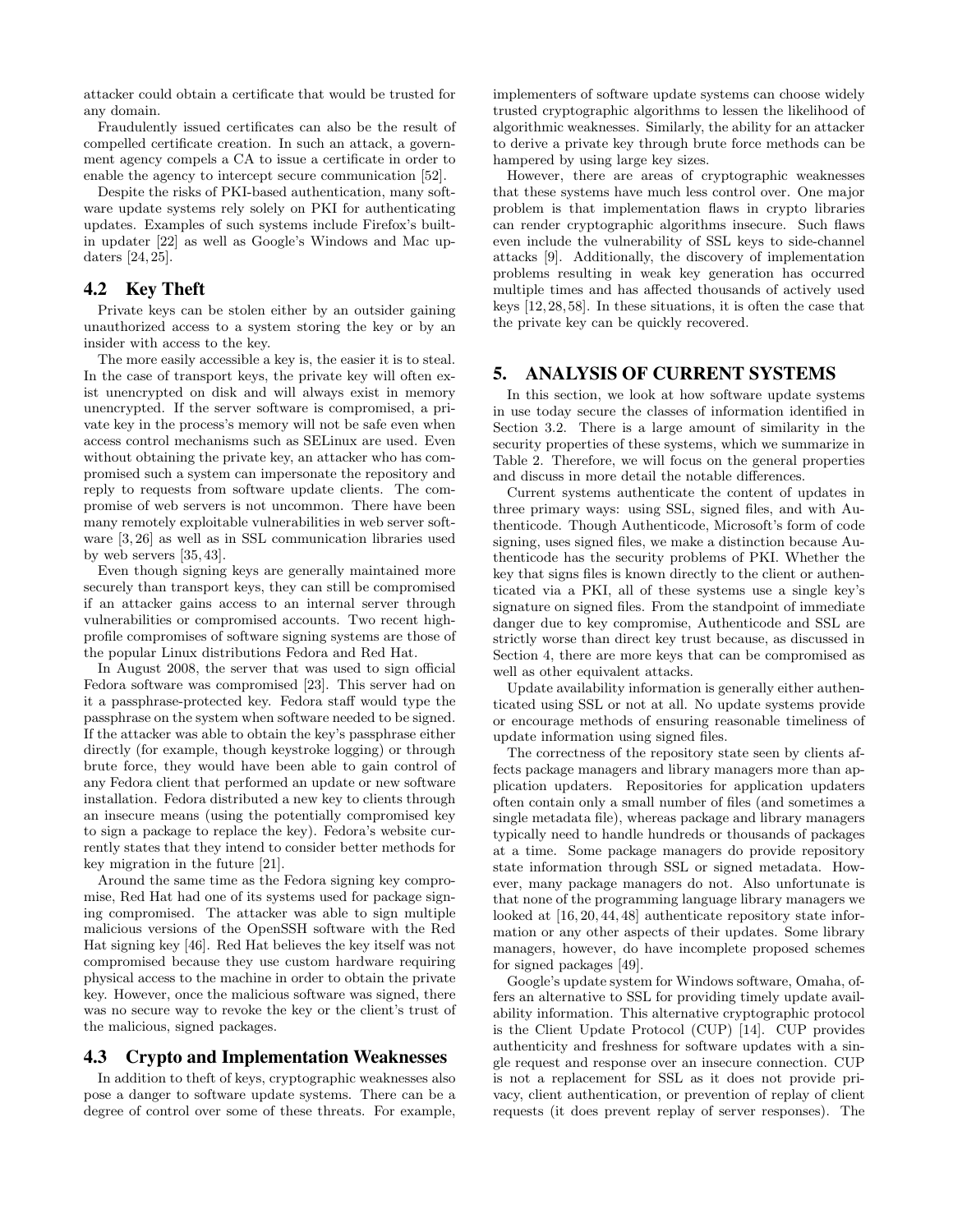|                                    | Update Content                          | Update Timeliness       | Repository State        |
|------------------------------------|-----------------------------------------|-------------------------|-------------------------|
| $yum$ (Fedora 10)                  | signed                                  | unprotected             | unprotected             |
| yum (Fedora 11)                    | $SSL + signed$                          | $\operatorname{SSL}$    | SSL                     |
| yum (CentOS)                       | signed                                  | unprotected             | unprotected             |
| yum (Red Hat)                      | $SSL + signed$                          | $\overline{\text{SSL}}$ | $SSL + signed$          |
| $\overline{\text{APT (Ubuntu)}}$   | signed                                  | unprotected             | signed                  |
| YaST (OpenSUSE)                    | $\overline{\text{SSL} + \text{signed}}$ | <b>SSL</b>              | <b>SSL</b>              |
| YaST (SUSE Ent.)                   | $SSL + signed$                          | $\operatorname{SSL}$    | <b>SSL</b>              |
| slackpkg (Slackware)               | signed                                  | unprotected             | unprotected             |
| Sparkle                            | SSL and/or signed                       | SSL or none             | $SSL$ and/or signed     |
| Update Engine (Google)             | $\overline{\text{SSL}}$                 | SSL                     | $\overline{\text{SSL}}$ |
| Omaha (Google Update)              | $SSL + \text{Authentication}$           | <b>SSL</b>              | <b>SSL</b>              |
| Omaha with CUP                     | $CUP + \text{Authentication}$           | CUP                     | CUP                     |
| Adobe AIR applications             | $SSL + signed$                          | $\overline{\text{SSL}}$ | $SSL + signed$          |
| $Firefox$ ( $\overline{Windows}$ ) | $SSL + \text{Authentication}$           | $\overline{\text{SSL}}$ | $\overline{\text{SSL}}$ |
| Firefox (Mac/Linux)                | <b>SSL</b>                              | <b>SSL</b>              | <b>SSL</b>              |
| Firefox extensions                 | SSL or signed                           | SSL or none             | SSL or none             |

**Table 2: Software update systems and the authenticated information they provide.**

CUP specification [14] does not address revocation of the public key that clients trust.

# 6. DESIGN PRINCIPLES

The software update systems discussed in Section 5 share many of the same weaknesses. These weaknesses stem from common design decisions that largely ignore the potential for key compromise. In this section, we describe methods by which software update systems can resist and recover from key compromise. These concepts are not new but their importance and applicability to software update systems has not been generally understood. They will guide the design of our framework in Section 7.

#### 6.1 Responsibility Separation

A software update system can have different roles that are trusted for different responsibilities. These responsibilities may or may not overlap. By carefully dividing these responsibilities, we can achieve a higher level of security by limiting which attacks are enabled when the key for a single role is compromised. A simple example of responsibility separation can be seen in the two-role designs that use SSL in conjunction with a single signing key. In these designs, the signed data does not provide timeliness information; that is solely the responsibility of SSL.

In addition to clients trusting completely unrelated roles for different responsibilities, another way to achieve separation of responsibilities is through delegation. That is, a role can delegate some of its responsibilities to other roles. Delegation can be performed by providing the client with a certificate signed by the delegating role that describes which responsibilities are delegated and to whom.

The division of responsibilities between roles does not by itself improve key compromise survivability. For example, if the same keys are used for all roles, there is no benefit. However, this separation is valuable when different keys are used as well as when combined with other design principles.

#### 6.2 Multi-signature Trust

One of the most obvious ways to prevent software update systems from being at risk due to key compromise is to require the signatures of multiple keys. Multi-signature trust can be achieved in two ways: threshold signatures and responsibilities shared between roles with separate keys.

A single role can have its resilience to key compromise increased by using a  $(t, n)$  threshold signature scheme. That is, the signatures of at least *t* signers are required out of a set of *n* potential signers. An attacker who compromises *t −* 1 keys cannot successfully attack any clients.

Distinct from threshold signatures, which use multiple keys within the same role, another approach is to require the signatures of multiple roles. The roles involved in multirole trust share a responsibility between them. Sharing a responsibility is different from delegating a responsibility. When one role delegates a responsibility to another, there is no multi-role trust that results, as either role is trusted for the responsibility without the other role's signature.

These two multiple-signature approaches, threshold signature schemes and responsibilities shared between roles, can be used together. For example, if role *A* uses threshold  $(t_A, n_A)$ , role *B* uses threshold  $(t_B, n_B)$ , and there are no keys in common between *n<sup>A</sup>* and *nB*, then an attacker would need to compromise at least  $(t_A, n_A)$  and  $(t_B, n_B)$ keys in order to compromise any responsibilities that these roles share.

## 6.3 Explicit and Implicit Revocation

There are multiple reasons for revoking keys in software update systems. These range from lost keys, suspected or known weak keys, suspected or known compromised keys, and rotation of project members. We divide revocation into two types: implicit revocation and explicit revocation.

Implicit revocation occurs when trust is revoked automatically when some criteria is met. For example, the signatures on a file may be considered to be expired after a specific date or a key may only be trusted to sign information a set number of times before clients stop trusting the key.

Explicit revocation, on the other hand, requires clients to be told that they should stop trusting keys they currently trust. Explicit revocation can be performed by having the trust-delegating role sign a message indicating that trust should be removed. Explicit revocation is always useful to indicate that specific keys should no longer be trusted. It is important to ensure that explicit revocation mechanisms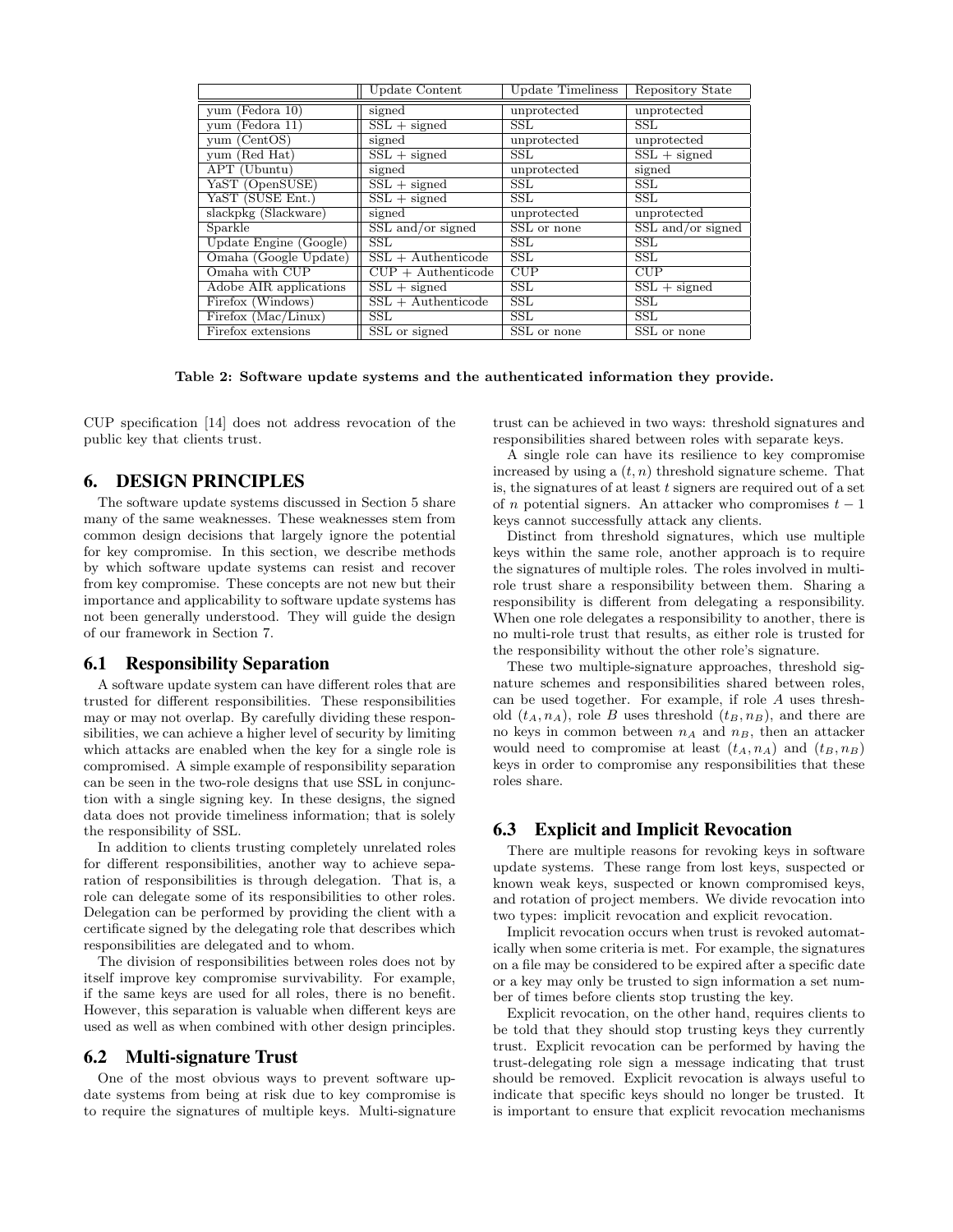

**Figure 1: Overview of roles and files in TUF when used with a software update system that does not perform targets delegation. The value of the release role increases when there are delegated targets roles and thus more metadata on the repository.**

are not vulnerable to freeze attacks that may prevent clients from being aware of the revocation.

By combining multiple signatures with reliable revocation and replacement of keys, the result is a system that is proactive. Such a design offers resistance to long-term attacks where different keys are compromised over time.

#### 6.4 Minimizing Risk

Key risk is the product of the probability of the key's compromise and the impact of its compromise. When threshold schemes are used, risk can also be considered in terms of role risk, the product of the probability of at least  $(t, n)$  keys being compromised and the impact of the role's compromise. The same concept of risk extends to responsibilities shared by multiple roles.

Unfortunately, risk in this context cannot be clearly quantified. The probability of a key's compromise is difficult to determine and it is similarly difficult to quantify the impact of various responsibilities under the control of an attacker. What is clear is that we should decrease overall risk as much as possible. When a responsibility would be very dangerous in the hands of an attacker, the relevant keys should be used and stored in a way that reduces the chance of their compromise. Keys that are stored on systems that are not network-connected are generally much safer than those stored on network-connected systems. Similarly, keys on network-connected systems that are not public-facing are generally much safer than those stored on public-facing servers.

#### 7. DESIGN AND ANALYSIS

The security concepts discussed in Section 6 provide ways to understand and increase key compromise survivability in updaters. This section describes our application of these concepts in The Update Framework (TUF). We distinguish between a full software update system and a software update

framework based on whether updates are installed after being retrieved. TUF, being a framework, performs the secure retrieval of updates but leaves installation to the software update system it is integrated with.

For space reasons, some details of TUF's design have been omitted. TUF is the second generation design of Thandy, the updater originally developed for Tor [54]. Detailed descriptions of both are available in the Thandy spec [32] and the TUF spec [56].

#### 7.1 Design Overview

We use the following terminology to describe the design of TUF:

*Target files.* Target files are the files (updates) that a software update system ultimately wants to download and install.

*Metadata files.* Metadata files are signed files that describe roles, other metadata files, and target files.

*Repositories and mirrors.* A repository is a conceptual source of named metadata and target files. Each repository has one or more mirrors. These mirrors are the actual hosts providing the repository's content.

*Roles.* There is one root role per repository. There are multiple roles whose responsibilities are delegated to them directly or indirectly by the root role. The term *top-level role* refers to the root role and any role delegated by the root role. Each role has a single metadata file that it is trusted to provide.

## *7.1.1 Repository Contents*

| metabase/           |                  |
|---------------------|------------------|
| root.txt            |                  |
| timestamp.txt       |                  |
| release.txt         |                  |
| targets.txt         |                  |
| targets/foo.txt     | (optional)       |
| targets/foo/bar.txt | (optional)       |
| targetbase/         |                  |
| a.rpm               | (example target) |
| $x/y$ .dll          | (example target) |

#### **Table 3: Layout of a repository.**

The repository contents consist of metadata files and target files. Table 3 shows a sample repository layout. The names of the directories "metabase" and "targetbase" can vary on each mirror. The content and layout of files under those directories, however, is the same on all mirrors of a given repository.

The required metadata files are:

- *−* root.txt: Specifies keys of top-level roles.
- *−* timestamp.txt: Specifies the latest release.txt.
- *−* release.txt: Specifies the latest versions of all metadata files other than timestamp.txt.
- *−* targets.txt: Specifies available target files.

These files are discussed in more detail in Section 7.3.

#### *7.1.2 Client Workflow*

Here we outline the workflow of a software update system using TUF to check for and obtain updates. This workflow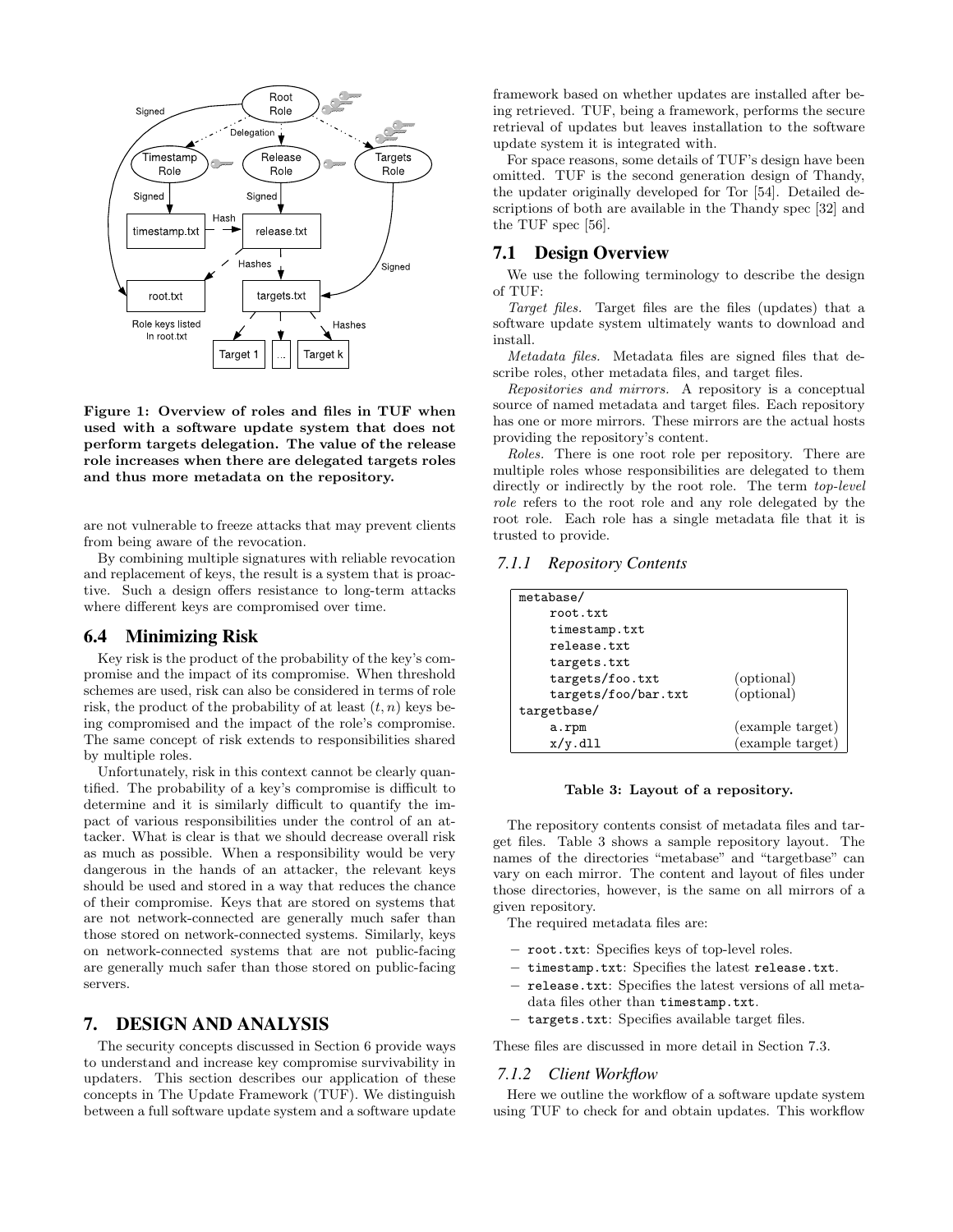shows the steps involved when only the required metadata files are in use. Whenever an unresolvable problem is encountered, the software update system using the framework must decide how to proceed. The updater may want to show information about the problem in a GUI, log the problem, or email an administrator.

Note that all metadata is verified by ensuring the required threshold of trusted signatures, a valid creation time, a future expiration time, and that the file is not older than the last seen version of the same metadata file. With all files except timestamp.txt, the client knows and verifies the expected hashes and length of each file.

- 1. The software update system instructs TUF to check for updates.
- 2. TUF downloads and verifies timestamp.txt.
- 3. If timestamp.txt indicates that release.txt has changed, TUF downloads and verifies release.txt.
- 4. TUF determines which metadata files listed in release.txt differ from those described in the last release.txt that TUF has seen. In the case where no optional metadata files are in use, only root.txt and targets.txt are listed. If root.txt has changed, the update process starts over using the new root.txt.
- 5. TUF provides the software update system with a list of available files according to targets.txt.
- 6. The software update system instructs TUF to download a specific target file.
- 7. TUF downloads and verifies the file and then makes the file available to the software update system.
- 8. The software update system installs the update.

#### 7.2 Signed Metadata Format

All metadata files in TUF use canonical JSON [10] format<sup>2</sup> and are enclosed in the signature structure:

{ "signed" : X, "signatures" : [ { "keyid" : K, "method" : M, "sig" : S } , ... ] }

where X is the signed object, K is the identifier of the key that created the signature, M is the method used to make the signature, and S is a signature of the canonical encoding of X. An example key format is:

```
{ "keytype" : "rsa",
  "keyval" : { "e" : E,
                "n" : N }
}
```
The signed data of each file contains a creation timestamp and an expiration date. These are the CREATIONTIME and EXPIRES values shown in Table 4.

#### 7.3 Roles and Responsibilities

We use a root role that is responsible for delegating to other roles their responsibility for each type of information. These other top-level roles are the targets role, release role, and timestamp role as shown in Figure 1.

*Root role.* The root role is the root of trust for the entire repository. The root role signs the root.txt metadata file (Table 4). This file indicates which keys are authorized for each of the top-level roles, including for the root role itself. The roles "root", "release", "timestamp", and "targets" must be specified and each has a list of KEYIDs. The signatures of these keys are trusted to sign on behalf of the corresponding role. The signature threshold for each role is the value THRESHOLD. The corresponding public key for each KEYID is specified in the "keys" object.

The keys belonging to the root role are intended to be very well protected and used with the least frequency of any keys in the framework.

*Targets role.* Through the targets.txt file, the targets role is responsible for indicating which target files are available from the repository. More precisely, the targets role shares the responsibility of providing information about the content of updates. The two roles it shares this responsibility with are the release role and the timestamp role. This sharing is a result of the release and timestamp roles needing to indicate the latest version of targets.txt in their metadata files (indirectly in the case of the timestamp role), as shown in Figure 1. Depending on whether the release and timestamp roles are used in an automated fashion, the targets role may have essentially full responsibility for the content of updates. The automated use of roles will be discussed in Section 8.

In the format of targets.txt shown in Table 4, each key of the TARGETS object is a TARGETPATH. A TARGET-PATH is a path that is relative to a mirror's location of target files. Each element of HASHES is the name of a hash algorithm and the corresponding value is the hex encoded digest of the file's contents. LENGTH is the size, in bytes, of the target file. If defined, the information in "custom" will be made available to the code using the framework; this optional data can be used to indicate additional information such as a file's version number.

The targets role may delegate to other roles the responsibility for providing some or all target files. These delegated target roles are specified in the "delegations" object. The target paths that a delegated role is given responsibility to provide are specified.

*Delegated targets roles (optional).* If the top-level targets role performs delegation, the resulting delegated roles can then provide their own metadata files. If a delegated role is named *foo*, then *foo*'s metadata file is available on the repository as targets/foo.txt. The format of the metadata files provided by delegated targets roles is the same as that of targets.txt. Delegated targets roles may also further delegate. As with targets.txt, the latest versions of metadata files belonging to delegated targets roles are described in the release role's metadata.

*Release role.* The release role is responsible for ensuring that clients see a consistent repository state. It provides repository state information by indicating the latest versions of all metadata files on the repository in release.txt (Table 4), which it signs. The only metadata file not listed in

 $\rm{^2The}$  specific file format used is not itself important as long as the format is sufficiently expressive and the data can be represented in a canonical form for signing and signature verification purposes.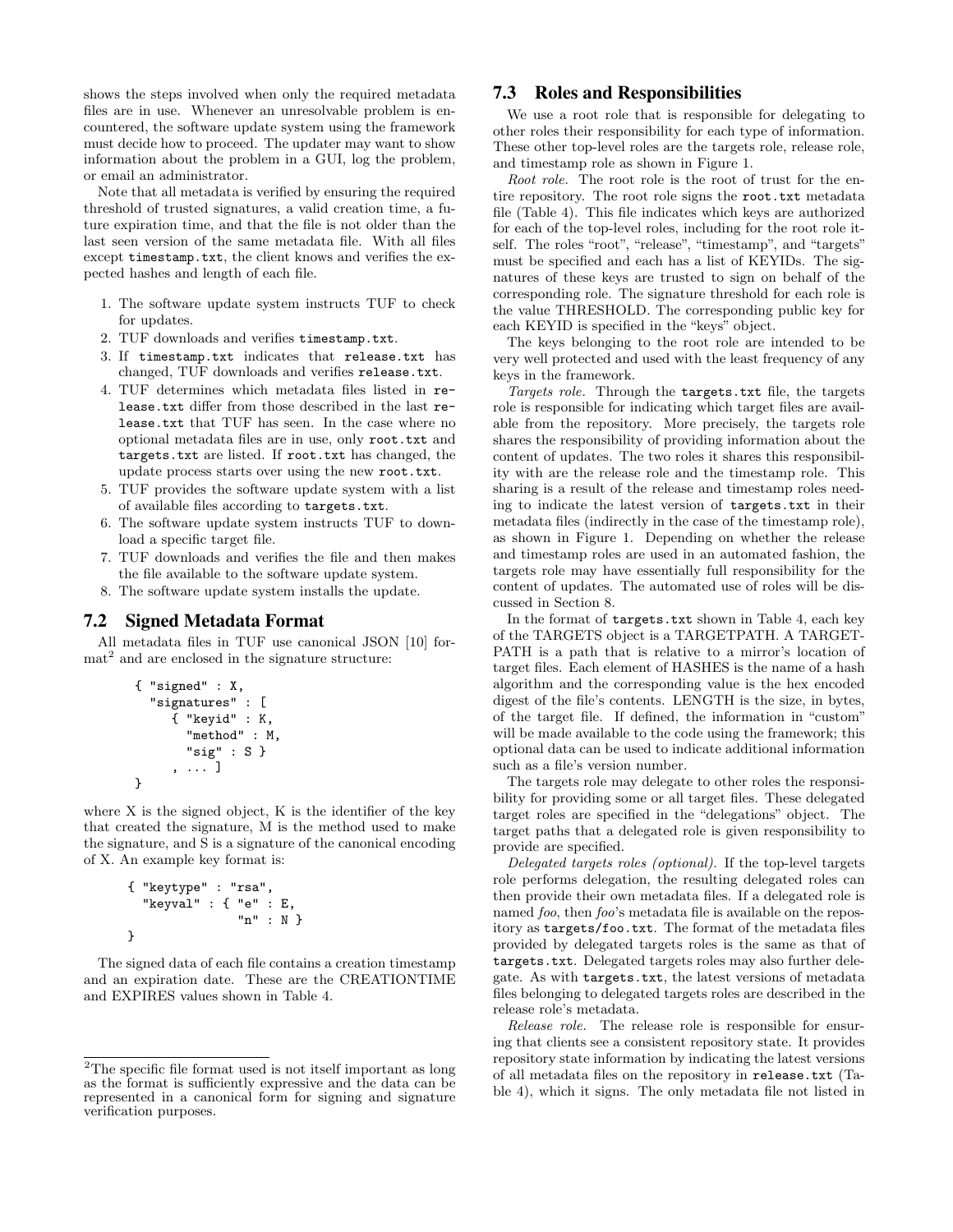

**Table 4: Metadata formats. Each is wrapped in the signature structure described in Section 7.2.**

release.txt is timestamp.txt, discussed below, which is always created after release.txt.

*Timestamp role.* The timestamp role is responsible for providing information about the timeliness of available updates. Timeliness information is made available by frequently signing a new timestamp.txt file that has a short expiration time. This file indicates the latest version of release.txt. The format of timestamp.txt is the same as the format of release.txt. As the timestamp role needs to frequently sign a file, it lends itself to automated usage with a single key that is potentially kept on a public-facing server. By placing only this one responsibility in a role that has a high likelihood of compromise, we minimize the resulting risk.

#### 7.4 Key Compromise Analysis

We now consider the ability of this design to survive the compromise of one or more roles. The summary of this analysis is shown in Table 5. Based on this analysis, we will discuss recommendations for signature thresholds for these roles in Section 8.

In the following analysis of key compromise, one can often consider the timestamp role and possibly the release role as not being major obstacles for attackers. That is, they do present obstacles to attackers, but some projects may choose to use these roles in an automated fashion and store their keys less securely.

**Root role compromise.** If less than the required threshold of root keys is compromised, clients are not at any risk. The compromised root keys can be replaced through a new root.txt file.

If more than the required threshold of keys belonging to the root role is compromised, an attacker who can respond to client requests can compromise clients. An attacker would sign a new root.txt that lists their own keys as the keys belonging to the other roles and provide all of their own signed metadata to clients.

**Targets role compromise.** If a threshold of targets role keys are compromised, there is no immediate threat to clients. The attacker cannot cause clients to install malicious software unless the timestamp and release roles are also compromised. That is, due to the shared responsibility between these roles for providing update content, all three roles need to be compromised.

If less than a threshold of targets role keys are compromised and the compromise is noticed, these keys can be securely and reliably revoked by having the root role sign a new root.txt file that does not list the compromised keys. The keys of the targets role can also be regularly changed using this same method to proactively defend against unknown key compromises.

**Delegated targets role compromise.** If delegated targets roles are used, they have essentially the same risk properties as the top-level targets role. The differences are that:

- It may be the case that a compromised delegated targets role is only responsible for a subset of the targets available from the repository. Thus, the role's compromise may result in only a subset of clients (e.g. those on a specific operating system) being at risk if the timestamp and release roles are also compromised.
- *•* In addition to revocation by the delegating role, the compromised keys can also be indirectly revoked by any other role in the delegation chain. Indirect revocation occurs when a delegating role has itself been revoked. As a result, all delegations it performed are revoked.

**Release role compromise.** If a threshold of release role keys is compromised, there is no immediate risk of compromise or even of attacks on the consistency of repository contents. An attacker must additionally compromise the timestamp role in order to perform metadata inconsistency attacks. Revocation of compromised keys is done through the root.txt file.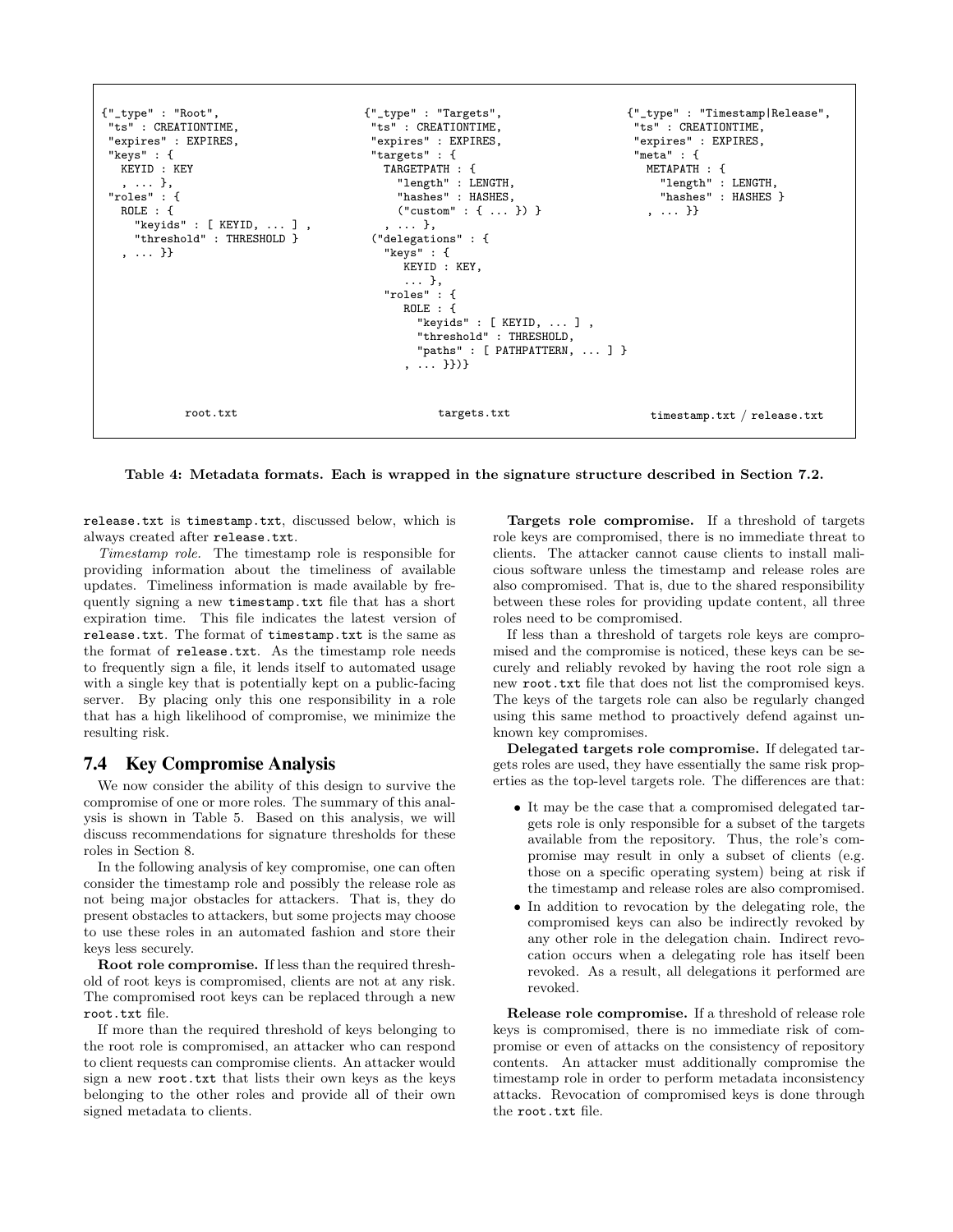| Role<br>Compromise                      | Malicious<br>Updates | Freeze<br>Attack                                           | Metadata.<br>Inconsistency<br>Attack |
|-----------------------------------------|----------------------|------------------------------------------------------------|--------------------------------------|
| Timestamp                               | no                   | $\lim$ ited<br>by<br>Rel., Targ.,<br>and Root              | no                                   |
| Release                                 | no                   | no                                                         | no                                   |
| Timestamp<br>$+$ Release                | no                   | limited<br>by<br>Targ.<br>and<br>Root                      | yes                                  |
| Targets                                 | no                   | no                                                         | no                                   |
| Timestamp<br>$+$ Targets                | no                   | limited<br>Rel.,<br>by<br>Targ. <sup>*</sup> , and<br>Root | no                                   |
| Release<br>$+$ Targets                  | no                   | n <sub>0</sub>                                             | no                                   |
| Timestamp<br>$+$ Release<br>$+$ Targets | yes                  | limited<br>by<br>Root                                      | yes                                  |
| Root                                    | yes                  | yes                                                        | yes                                  |

**Table 5: Vulnerabilities when roles are compromised in TUF. The duration of freeze attacks is bounded by the expiration times of metadata signed by uncompromised roles. \*Without the release role compromised, the attacker cannot provide their own targets role metadata.**

**Timestamp role compromise.** The compromise of the timestamp role allows freeze attacks on clients. Once the compromise is detected, the duration of freeze attacks is bounded by the earliest expiration time of any of the metadata files. As with the other top-level roles, revocation of timestamp keys is done through the root.txt file.

## 8. EXPERIENCE AND DISCUSSION

In this section, we discuss our preliminary experiences with TUF. We also discuss recommendations and best practices that balance the security benefits of multiple roles and keys with the practical needs of organizations. Specifically, we consider organizations with limited ability to store many keys securely and independently.

## 8.1 Integration Experience

We have done prototype integrations of TUF with two very different software update systems. The first is the application updater for Seattle [50], an application running on end-user machines that allows the safe execution of untrusted code. The second is with PyPI [45] and easy install [20], the community repository and library management system for Python.

Seattle's application updater is quite simple. It needs to identify all files for which new versions exist as well as files that did not previously exist, download these files, save them to the application's installation directory, and restart any processes that are affected by the changed files. TUF was integrated such that once all available files were successfully downloaded and verified, the existing application updater is then given access to these files. The rest of the application updater's functionality did not need to be modified.

Python's library management system provides a way for many mutually distrustful library developers to make their libraries available to users. Developers upload their libraries to a single repository, PyPI, and end-users run a library management and update utility, easy install, to download and install new and updated libraries from PyPI. There is currently no security in the update discovery and installation process.

Our prototype integration [55] with PyPI and easy install makes heavy use of targets delegation and clearly benefits from the existence of the release role. In this system, PyPI owns the root keys and keeps the keys for all top-level roles. PyPI delegates to each developer a targets role that is only trusted to provide the individual libraries maintained by that developer. The developer can provide any version of these libraries, but is not trusted to provide other libraries. There are over 8000 libraries on PyPI. Our integration uses a separate delegated role for each of these libraries. As a result of the large number of delegated targets roles, the release file is approximately 1.5MB in size due to listing the hashes and lengths of each metadata file. The release file changes every time a developer adds a new version of a library. As a result, it will be frequently downloaded by clients. We implemented gzip compression of the release file, which brought its size down to 460KB. This is similar to the size of the initial metadata that the insecure easy install downloads on each run, which is 446KB. Another option would be to add support for retrieving deltas (diffs) of large metadata files.

Developers create and sign metadata on their own systems before uploading this metadata and the packaged libraries to PyPI. Developers have the option of using thresholds and delegating further. With respect to PyPI's developer key management, we envision a system where developers use a secure web interface to upload their public keys to PyPI. PyPI may choose to enforce additional security measures to ensure requested key changes are legitimate and not the result of compromised account credentials.

## 8.2 Recommendations

**Number of keys.** Given the existence of the root role and three other required top-level roles in our design, many keys may need to be managed. It is important for keys to be stored independently—that is, on separate systems and encrypted with different passwords. If too many keys need to be managed by a small organization, it is likely that many keys would be stored together and thus have the security properties of a single key.

The first consideration is that the timestamp role poses little immediate risk if compromised. It will also often be used in an automated fashion and thus highly vulnerable to exposure if the system it resides on is compromised. Given the low risk of just this role's compromise, the timestamp role can use a single key. The release role is similar to the timestamp role in that the immediate risk that results from compromise is low. Some situations may be different, but in general, it is likely that the release role gains little from threshold signatures and thus can use a single key.

The roles that benefit the most from threshold signatures are the root role and the targets role. The root role is very important because its compromise immediately puts all clients at risk. Additionally, once the root role has been compromised, its keys cannot be reliably revoked and replaced without a trusted communication channel. The targets role should also use threshold signatures for similar but slightly different reasons. Even though the immediate risk due to compromise of just the targets role is much less than that of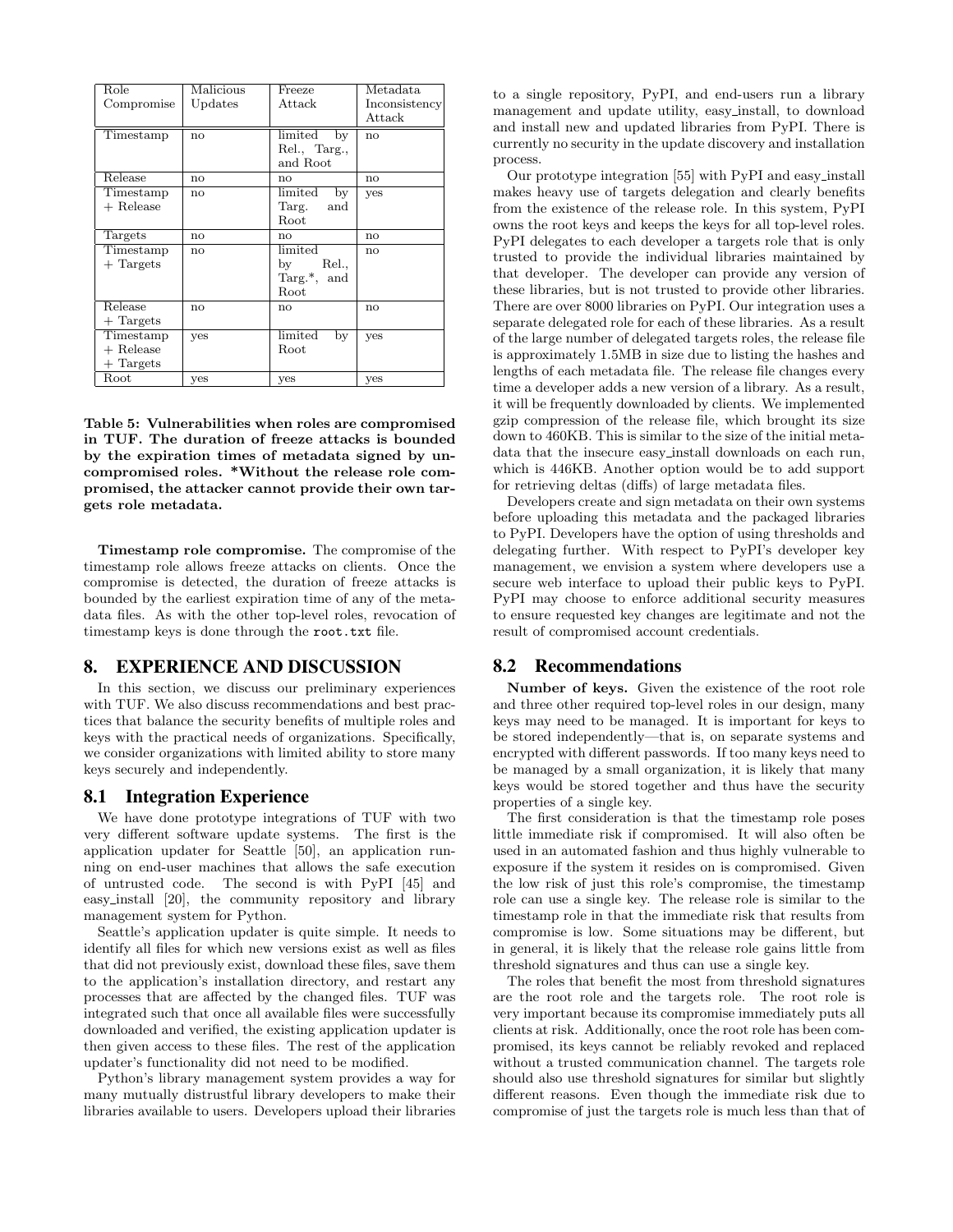the root role, the keys for the targets role will be used more frequently. As a result, the targets role's keys will be more susceptible to compromise. Even for small projects, the burden of threshold signatures for these roles does not need to be high. The threshold can be as little as  $(t, n) = (2, 2)$  to gain some level of resilience to key compromise.

**Diversity of keys.** Due to the threats of weak key generation and algorithmic weaknesses discussed in Section 4, the types of keys as well as the libraries used to generate them should vary within a software update system. Our current implementation of TUF only supports RSA keys and only provides one library with which to generate keys. However, one can generate RSA keys using other crypto libraries and use them in TUF.

**Automated signing.** The timestamp role will always be used in an automated fashion to frequently resign the timestamp file. Depending on the project, the release file may also be signed in an automated fashion. In order to reduce the likelihood of compromise of keys used for automated signing, the signing should take place on a system that is not public-facing. Once signed, the metadata can then be pushed to a public repository.

**Metadata expiration times.** All of the metadata in TUF includes expiration times. The appropriate lengths of these expiration times depend on the type of metadata file. For the timestamp file, the expiration time should be short. How short depends on the specific system. For example, if repository mirrors synchronize once a day, the timestamp file will not be able to have an expiration time of less than one to two days, depending on when the synchronizations are done. The release file should have an expiration time not much longer than the period between expected changes to the targets role's metadata. Similarly, the targets role's metadata should use expiration times on the order of the expected time until new target files will be made available. The root role's metadata, on the other hand, should generally have a much longer expiration time than any of the other metadata files. If the root role's metadata expires too soon, then clients who had not updated for an extended period of time will not know whether an attacker is replaying the root metadata. Another reason to use long expiration times on the root metadata is that frequent usage of the root keys exposes them to increased potential for compromise. Thus, it is reasonable for some projects to use a multi-year expiration time with the root metadata.

It is worth noting that systems which are vulnerable to attacks that modify the system time, such as may result from insecure communication with a time server, may be vulnerable to freeze attacks due to inability to detect metadata expiration.

**Use of SSL.** Our design avoided reliance on SSL in order to ensure the design was not dependent on the security of public-facing servers. However, the use of SSL in conjunction with our design offers further defense against freeze attacks as well as an additional layer of key security when the server and PKI are not compromised. One way to gain the benefits of SSL with minimal overhead is to only transmit the timestamp file over SSL.

#### 9. RELATED WORK

Since the introduction of the first threshold cryptosystem in 1987 [18], many new threshold systems have been developed [51]. Often, these schemes have impractical key setup requirements or assumptions [6]. However, it is trivial to construct a multi-signature scheme by having the multisignature of a message just be a list of signatures [6]. This scheme is what we use in our design. The advantages of this approach include the simplicity of implementation and the safety from rogue-key attacks, which are generally the result of the key setup process of proposed multi-signature schemes. One drawback of this simple scheme is that the signature size grows linearly with the number of signatures.

Like threshold schemes, proxy signature schemes for delegating signing abilities have a long history [41, 57] and the use of rights delegation in computer systems has of course existed much longer. Our design uses delegation by warrant in which signed certificates indicate the public keys to which specific rights are delegated. This system lends itself to the use of ordinary signature schemes rather than special-purpose proxy signature schemes [29].

The signature scheme we use is forward-secure and has the advantage of being proactive. Forward-secure signature schemes, which are key-evolving, need to be able to change the secret key without having to change the public key [1]. We avoid this complication by using a certificate-based system.

Existing approaches to certificate revocation include the use of semi-trusted mediators (SEMs) [8], certificate revocation lists (CRLs), the Online Certificate Status Protocol (OCSP) [39], certification revocation trees (CRTs) [17], and short-term certificates [40] that allow clients to set their own recency requirements [47]. In our design, we make use of multiple revocation approaches, including short-term certificates, to improve revocation against various types of adversaries.

Our work is not concerned with detecting key compromise but rather only with maintaining a secure state both before and after keys are known or suspected to be compromised. There are methods of detecting key compromise [27], but these generally require signature verification to be done online.

Our previous work identified major security flaws in Linux package managers [11]. That work highlighted the ease with which attackers can become mirrors for popular Linux distributions and in some cases even force specific clients to use the attacker's mirror [37]. Previous work by Bellissimo looked at the limited use of authenticated data by software update systems [7]. That work recommended the development of a standard for secure updates.

We have focused on designing a security framework that is applicable to software update systems on any operating system and for any application. However, some applications and operating systems can also apply the principle of least privilege to installed updates. That is, in addition to decreasing the likelihood of successful attacks on clients by being resilient to key compromise, these systems can also isolate compromises by not giving updates and programs run from updates more privilege than required. For example, web browsers that install unprivileged extensions [5, 38] can keep the rest of the client's system secure even if an attacker causes a malicious extension update. If the installed software is isolated from the software update system sufficiently that the attacker cannot interfere with future updates, a future update could return the system to a secure state. Operating system security mechanisms such as privileged users installing updates for unprivileged users as well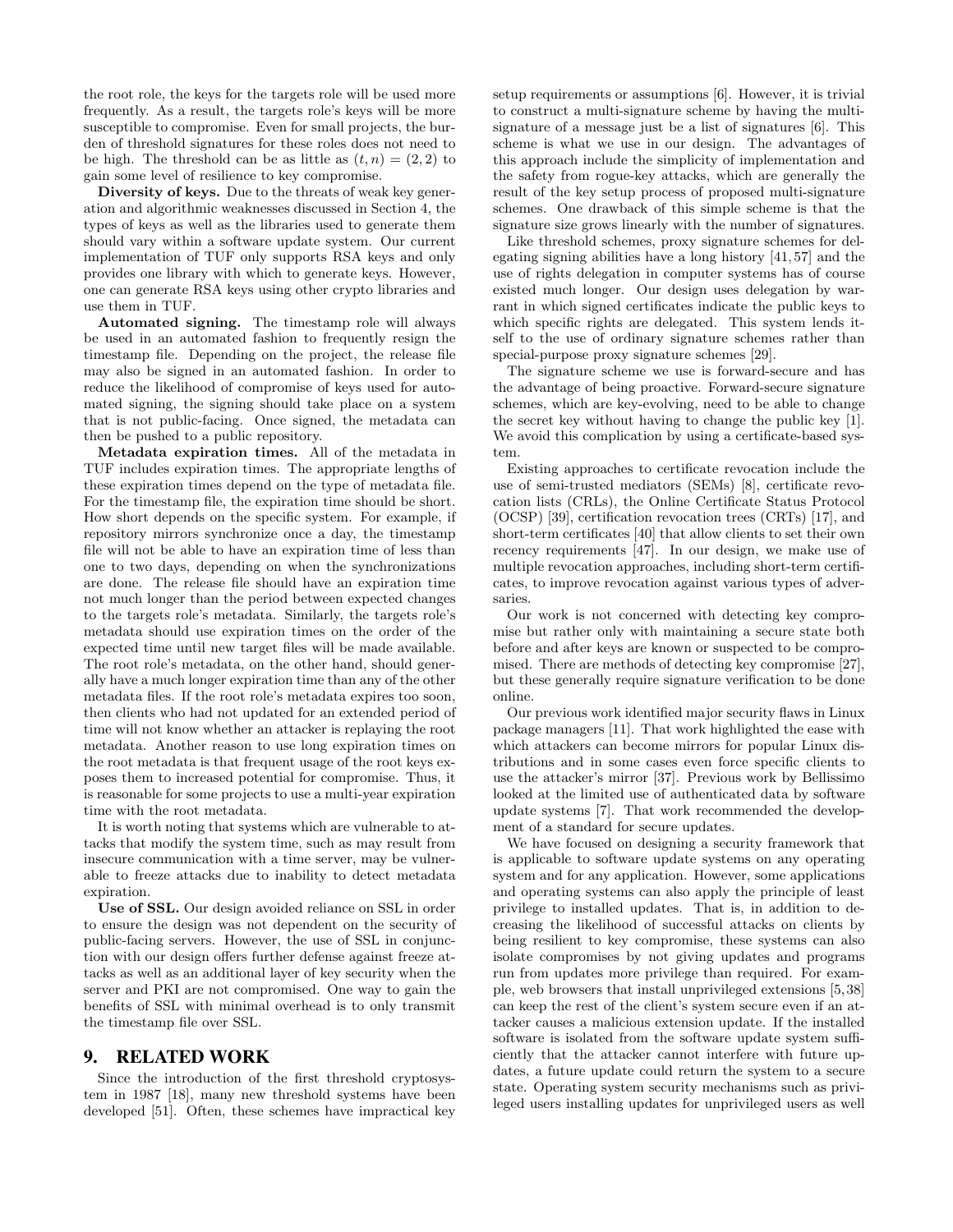as fine-grained mechanisms such as SELinux can be used for this purpose.

## 10. CONCLUSION

Software update systems that do not authenticate updates have received increased scrutiny in recent years. Due to this attention, many of these systems have implemented simple authentication mechanisms that cannot survive key compromise. We feel that software update systems must move to using the approaches we advocate in order to be resilient to the many threats to key security. Our open source software update framework, TUF, allows both new and existing systems to benefit from a design that leverages responsibility separation, multi-signature trust, trust revocation, and low-risk roles.

## Acknowledgments

We thank those who contributed to Thandy, including Sebastian Hahn and Martin Peck. We are grateful to Geremy Condra, Tadayoshi Kohno, Wenjun Hu, and the anonymous reviewers for their valuable comments.

This material is based upon work supported by the National Science Foundation under Grants No. CNS-0737890 and CNS-0959138, and by Google. Any opinions, findings, and conclusions or recommendations expressed in this material are those of the author(s) and do not necessarily reflect the views of BBN Technologies, Corp., the GENI Project Office, or the National Science Foundation.

#### 11. REFERENCES

- [1] M. Abdalla and L. Reyzin. A new forward-secure digital signature scheme. *Advances in Cryptology - ASIACRYPT 2000*, pages 116–129, 2000.
- [2] Francisco Amato. ISR-evilgrade. http://www.infobyte.com.ar/down/isr-evilgrade-Readme.txt.
- [3] Vulnerability note VU#944335 Apache web servers fail to handle chunks with a negative size, Jun 2002. http://www.kb.cert.org/vuls/id/944335.
- [4] APT HOWTO. http://www.debian.org/doc/manuals/apt-howto/.
- [5] A. Barth, A.P. Felt, P. Saxena, and A. Boodman. Protecting browsers from extension vulnerabilities. In *Proc. of the 17th Network and Distributed System Security Symposium (NDSS 2010)*, 2010.
- [6] Mihir Bellare and Gregory Neven. Multi-signatures in the plain public-key model and a general forking lemma. In *CCS '06: Proceedings of the 13th ACM conference on Computer and communications security*, pages 390–399, New York, NY, USA, 2006. ACM.
- [7] Anthony Bellissimo, John Burgess, and Kevin Fu. Secure software updates: Disappointments and new challenges. In *1st USENIX Workshop on Hot Topics in Security*, pages 37–43, Vancouver, Canada, Jul 2006.
- [8] D. Boneh, X. Ding, G. Tsudik, and C.M. Wong. A method for fast revocation of public key certificates and security capabilities. In *Proceedings of the 10th conference on USENIX Security Symposium-Volume 10*, page 22. USENIX Association, 2001.
- [9] Dan Boneh and David Brumley. Remote timing attacks are practical. In *Proc. 12th USENIX Security Symposium*, Washington, DC, Aug 2003.
- [10] Canonical JSON OLPC.
	- http://wiki.laptop.org/go/Canonical\_JSON.
- [11] Justin Cappos, Justin Samuel, Scott Baker, and John Hartman. A look in the mirror: Attacks on package managers. In *Proc. 15th ACM Conference on Computer and Communications Security*, pages 565–574, New York, NY, USA, 2008. ACM.
- [12] CERT/CC. CERT advisory CA-2000-09 flaw in PGP 5.0 key generation, May 2000. http://www.cert.org/advisories/CA-2000-09.html.
- [13] Bug 476766 add China Internet Network Information Center (CNNIC) CA root certificate. https: //bugzilla.mozilla.org/show\_bug.cgi?id=476766.
- [14] Open client update protocol. http://omaha.googlecode.com/svn/wiki/cup.html.
- [15] Microsoft Corporation. Microsoft security bulletin MS01-017, Mar 2001. http://www.microsoft.com/ technet/security/bulletin/MS01-017.mspx.
- [16] CPAN. http://www.cpan.org/.
- [17] Internet x.509 public key infrastructure certificate and certificate revocation list (CRL) profile. http://tools.ietf.org/html/rfc5280.
- [18] Y. Desmedt. Society and group oriented cryptography: A new concept. In *Advances in Cryptology - Crypto 1987*, pages 120–127. Springer, 1987.
- [19] Vulnerability note VU#800113 multiple DNS implementations vulnerable to cache poisoning. http://www.kb.cert.org/vuls/id/800113.
- [20] EasyInstall the PEAK developers' center. http: //peak.telecommunity.com/DevCenter/EasyInstall.
- [21] New signing key. https://fedoraproject.org/wiki/New\_signing\_key. [22] Firefox update.
- http://www.mozilla.com/en-US/firefox/update/.
- [23] Paul W. Frields. Infrastructure report, 2008-08-22 UTC 1200, Aug 2008. https://www.redhat.com/archives/fedoraannounce-list/2008-August/msg00012.html.
- [24] Omaha (google update). http://code.google.com/p/omaha/.
- [25] Update Engine and security: How to use Update Engine in a secure manner. http://code.google.com/p/updateengine/wiki/UpdateEngineAndSecurity.
- [26] Microsoft security bulletin MS08-006 important vulnerability in internet information services could allow remote code execution (942830), Feb 2008. http://www.microsoft.com/technet/security/ bulletin/ms08-006.mspx.
- [27] M. Just and P.C. van Oorschot. Addressing the problem of undetected signature key compromise. In *Proceedings of the Network and Distributed System Security Symposium, NDSS*. Citeseer, 1999.
- [28] Werner Koch. [Announce] GnuPG's ElGamal signing keys compromised, Nov 2003. http://lists.gnupg.org/pipermail/gnupgannounce/2003q4/000160.html.
- [29] M. Mambo, K. Usuda, and E. Okamoto. Proxy signatures: Delegation of the power to sign messages. *IEICE Transactions on Fundamentals of Electronics,*